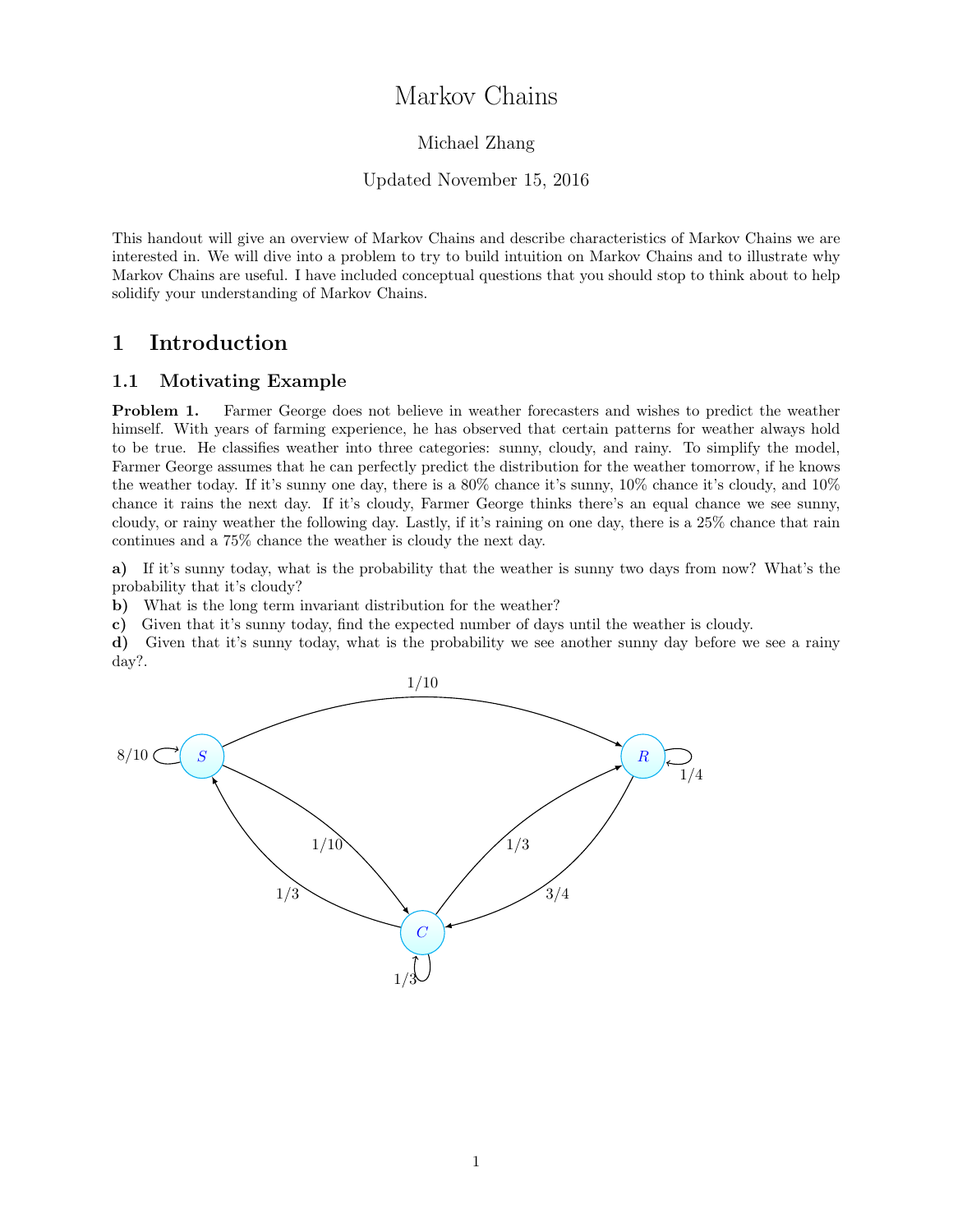#### 1.2 Some Terminology

The graph above models this Markov Chain, where each arrow represents the probability of going from a state to another state in one time step. A Markov Chain consists of states, which capture information that we want to model. In this case, our states reflect the weather on a given day. But our states could just as easily model the location of a robot or population changes over time (see Wikipedia for a more complete list of applications). The PageRank algorithm (developed by Larry Page, co-founder of Google) uses a Markov Chain to produce a ranking of different websites.

In addition to specifying the states, we also need to specify **transition probabilities**  $P_{ij}$ , which reflect the probability of going from state i to state j (with j possibly equal to i) in a given time step. The key concept that connects all of these different applications together and makes the math work out nicely is the Markov Property. The Markov Property states that

$$
\Pr(X_{n+1} = j, | X_n = i) = \Pr(X_{n+1} = j, | X_n = i, X_{n-1} = i_{n-1}, \cdots, X_0 = i_0) = P_{ij}
$$
\n(1)

The assumption we are making whenever we specify a model with a Markov Chain is that the probability of the next state transition only depends on the state we are currently in. We don't care about the states we were in the past because we can capture all the information in our current state. With Farmer George, we stated the assumption as perfectly predicting the distribution for the weather tomorrow, if we know the weather today. A fancy way this assumption is also stated is that given the present, the future is independent of the past. We will see examples of why this property is useful shortly, but intuitively, it allows us to avoid much of the messy algebra that can arise when working with joint distributions.

To summarize, to define a Markov Chain, we need to specify states and transition probabilities between every set of two states at each time step. These transition probabilities are constant with time and do not care about what happened in the past.

### 2 Working With Markov Chains

We now have the tools to set up our Markov Chain, but we need to introduce one more piece of notation (matrices) to make our lives easier.

#### 2.1 Matrix Representation

To represent our Markov Chain as a matrix P, we must decide on some ordering of the states. Then we let the j-th element of the i-th row equal  $P_{ij}$ . If we let a sunny day represent state 1, a cloudy day represent state 2, and a rainy day represent state 3, our transition probability matrix is:

$$
P = \begin{bmatrix} 8/10 & 1/10 & 1/10 \\ 1/3 & 1/3 & 1/3 \\ 0 & 3/4 & 1/4 \end{bmatrix}
$$

(Concept Question: Note that the rows of our matrix sum to 1. Why?) We will also use a row vector  $\pi_n$  to represent the probability distribution at a given time step n.

$$
\pi_n = \begin{bmatrix} \pi_n(1) & \pi_n(2) & \pi_n(3) \end{bmatrix}
$$

If Farmer George sees the weather outside is sunny and wants to predict weather in the future, he can represent the weather today as a row vector. Having a probability distribution over states may seem a bit weird, but it should have an important meaning in the context of your model. In this example, the probability distribution represents our belief in what the weather will be. Initially, there is no uncertainty because we know what the weather is.

$$
\pi_0 = [\pi_0(1) \quad \pi_0(2) \quad \pi_0(3)] = \pi_0 = [1 \quad 0 \quad 0]
$$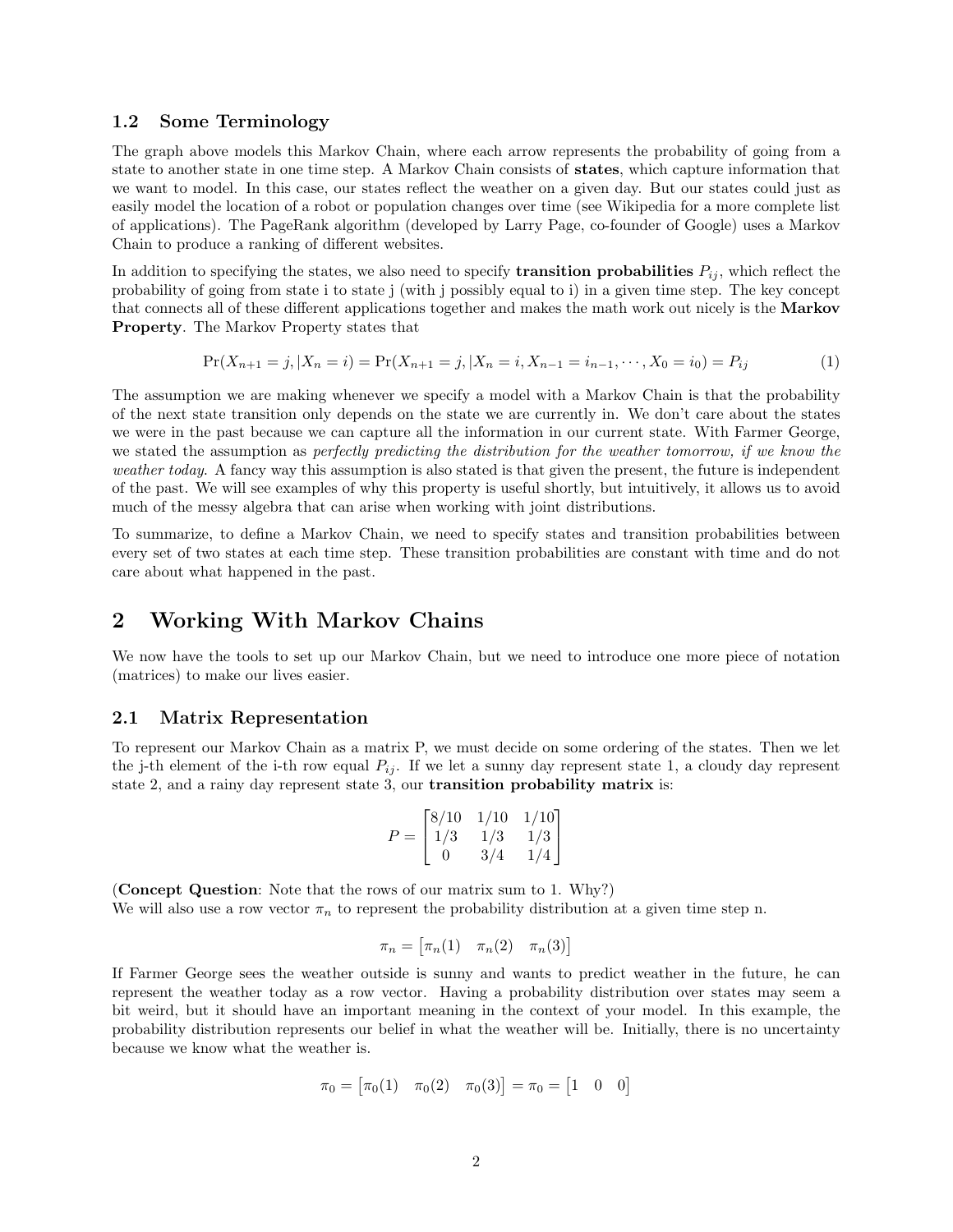Not too exciting yet, because George knows what the exact distribution of the weather is. But something more interesting happens when we multiply our row vector by the transition matrix.

$$
\pi_1 = \pi_0 P = \begin{bmatrix} 0.8 & 0.1 & 0.1 \end{bmatrix}
$$

Notice that this is exactly the transition reflected in the graphical model! If George sees the weather today is sunny, then the weather on the next day has a 80%, 10%, and 10% chance respectively of being sunny, cloudy, or rainy, respectively.

(Concept Question: Convince yourself that multiplying by the matrix corresponds to advancing one time step. If you write out the matrix multiplication explicitly, what do the summations correspond to?)

Make sure you understand why this works. Note that we can continue moving forward in time.

$$
\pi_2 = \pi_1 P = \pi_0 P^2 = [0.673 \quad 0.188 \quad 0.138]
$$

Now there is more uncertainty in our measurement; we aren't really sure what the weather will be two days from now. We can interpret this two ways; we are either advancing the result from time step 1 one more day, or we create a matrix  $P^2$  that represents the transition probabilities from a given day to two days in the future. The second interpretation is interesting to think about because it encapsulates information that would be much more long-winded to calculate if we did not use our matrix representation. We now have the answers to Problem 1a (0.673 and 0.188).

(Concept Question: Try to do 1a) using conditional probabilities. Notice that there are already a lot of terms. It's easier to compute probabilities with matrix multiplication.)

(Concept Question: How do we calculate the probability distribution n steps into the future?)

#### 2.2 Characterizing Markov Chains

Before we can tackle Problem 1b), we need some more terminology to describe Markov Chains.

A Markov Chain is irreducible if we can go from any state to any other state (possibly in multiple steps). Otherwise, it is reducible. This is best visualized with the graphical representation-an irreducible Markov Chain has the property that we can find a sequence of arrows that takes us from any state to any other state.

If a Markov Chain is irreducible, we also want to have some notion of how quickly we can move around our model. To do that, we need to find the **period** of a state in the graph. The period of any state in the graph is the same (PLN- I will use the abbreviation PLN to denote results that are proved in the lecture notes. They are important, but understanding the proofs is beyond the scope of this class.) Let's define a set  $R(i)$ , where  $\forall n \in \mathbb{N}, P(X_n = i | X_0 = i) > 0 \Leftrightarrow n \in R(i)$ . Graphically, this funky looking definition just means that the set  $R(i)$  contains n if we can take a sequence of n arrows to go from state i to state i. We then let  $d(i) = GCD(R(i))$ . If  $d(i) = 1$ , a Markov Chain is **aperiodic**. Otherwise, it is **periodic**.

As an example, in the Markov Chain below,  $\forall i, R(i) = \{3, 6, 9, \dots\}$ , so  $d(i) = 3$ . The Markov Chain is irreducible and periodic.



(Concept Question: What can we say about the period of an irreducible Markov Chain with a self-loop (nonzero transition probability of a state transitioning to itself)?)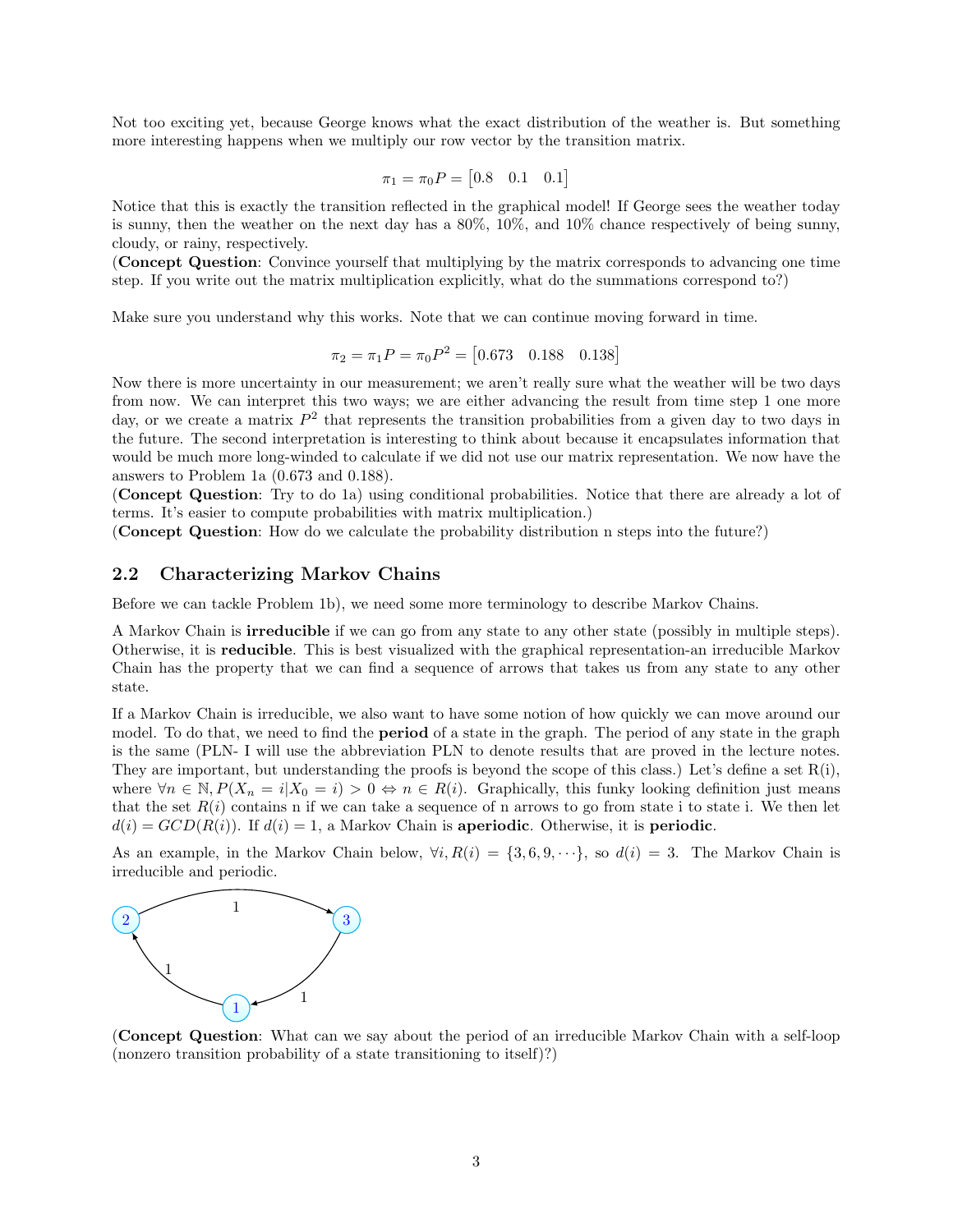#### 2.3 Invariant Distributions

A distribution  $\pi$  is **invariant** if  $\pi P = \pi$ . The resulting system of equations are called the **balance equa**tions. Intuitively, an invariant distribution is a probability distribution that does not change with time. This has a lot of significance depending on application. If we are modelling population dynamics, our invariant distribution captures a population that is at equilibrium. There might still be migration, but the net effect is zero.

Perhaps surprisingly, the characteristics of Markov Chains give us useful theorems on the invariant distribution.

Theorem 1. A finite irreducible Markov chain has a unique invariant distribution.

**Theorem 2.** If a Markov chain is finite and irreducible, the fraction of time spent in each state approaches the invariant distribution as n grows large. If the Markov Chain is finite, irreducible, and aperiodic, then the distribution  $\pi_n$  converges to  $\pi$  as n grows large.

(PLN)

Theorem 2 is very powerful. It says that, regardless of what distribution we start out with, as n grows large, we will always approach some distribution, as long as the Markov Chain is irreducible and aperiodic.

To provide some intuition on why the second theorem holds, a Markov Chain that is periodic will not always converge to the invariant distribution because we can easily alternate between our states (three in the Markov Chain above). If we start out at  $\pi_0 = \begin{bmatrix} 1 & 0 & 0 \end{bmatrix}$ , then we will just alternate between three states (the others being  $\begin{bmatrix} 0 & 1 & 0 \end{bmatrix}$  and  $\begin{bmatrix} 0 & 0 & 1 \end{bmatrix}$ . There is no one distribution we converge to. The invariant distribution is  $\left[\frac{1}{3}\right]$  $\frac{1}{3}$   $\frac{1}{3}$ , and this is indeed the long term fraction of time we spend in each state.

(Note that there are some nice eigenvector interpretations and matrix decompositions of our transition matrix. We will not dive into that here because this is not a linear algebra course. Feel free to ask on Piazza though!)

#### 2.4 Back to Farmer George

Farmer George's Markov Chain is both irreducible and aperiodic, so we can solve the balance equations  $\pi P = \pi$  and obtain our answer to 1b). Performing the matrix multiplications, we get:

$$
\pi(1) = \frac{8}{10}\pi(1) + \frac{1}{3}\pi(2)
$$

$$
\pi(2) = \frac{1}{10}\pi(1) + \frac{1}{3}\pi(2) + \frac{3}{4}\pi(3)
$$

$$
\pi(3) = \frac{1}{10}\pi(1) + \frac{1}{3}\pi(2) + \frac{1}{4}\pi(3)
$$

$$
1 = \pi(1) + \pi(2) + \pi(3)
$$

The first three equations tells us the relationships between  $\pi(1), \pi(2)$ , and  $\pi(3)$ . We need the fourth normalization condition to actually solve the system.

$$
\pi(1) = 0.5
$$
  

$$
\pi(2) = 0.3
$$
  

$$
\pi(3) = 0.2
$$

These probabilities capture the long term behavior of our Markov Chain. It means that, if George were asked to estimate the weather a year from now, his best guess would be that there is sun 50% of the time, cloudy weather 30% of the time, and rainy weather the remaining 20% of the time, no matter what distribution we started with! It's probably worthwhile to start with some different distributions and right multiply them by P repeatedly. You will observe that the distribution for the weather quickly approaches the invariant distribution.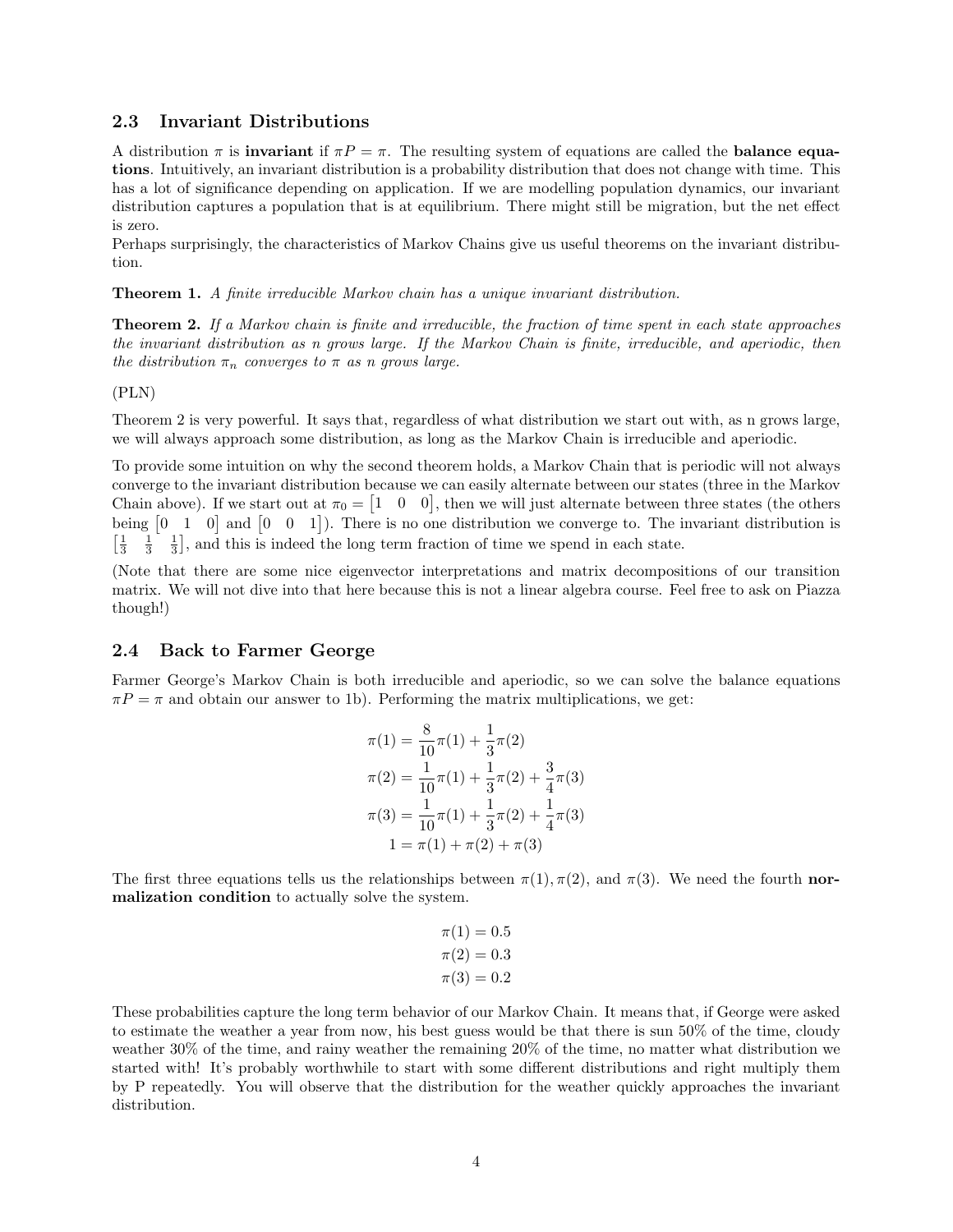(Concept Question: The invariant distribution intuitively captures some sort of equilibrium. Convince yourself that the above equations model this idea. We could also have found the invariant distribution by following the principle "stuff going into a state"  $=$  "stuff leaving a state")

## 3 First Step Equations

The last part of this handout will describe how we can find some useful quantities of interest in Markov Chains. To do that, we will write equations that model what happens at the next step. These equations are called first step equations.

#### 3.1 Hitting Time

Sometimes we want to figure out the **hitting time**, the expected amount of time until we reach a certain state. If we are modelling user behavior on the Internet with a Markov Chain, the hitting time captures how many links an user will click before they go to a particular website.

We do this by defining a quantity  $H_i = \text{E}$ [amount of time to go from state i to state X] for every state. The key is that we don't actually need to know any particular  $H_i$ . Since we know the transition probabilities, we can recursively define the  $H_i$  in terms of each other, and then solve the resulting system. This is best illustrated through example, so we will go back to the Farmer George problem.

Our first equation describes the situation where the weather is current sunny. In problem 1c), we are looking for  $H_1$ , where  $H_i =$  E[number of days to go from state i to state 2] We have

$$
H_1=\frac{8}{10}(H_1+1)+\frac{1}{10}(H_2+1)+\frac{1}{10}(H_3+1)
$$

Think of this equation in terms of expected value. We are summing up all the possibilities for the next state multiplied by the expected amount of time it takes to reach the cloudy state from the new state. The reason we add 1 is because it takes one day to transition to the next state.

(Concept Question: Make sure you are convinced that the above equation is correct.)

Continuing in this way, our system of equations is then:

$$
H_1 = \frac{8}{10}(H_1 + 1) + \frac{1}{10}(H_2 + 1) + \frac{1}{10}(H_3 + 1)
$$
  
\n
$$
H_2 = 0
$$
  
\n
$$
H_3 = \frac{3}{4}(H_2 + 1) + \frac{1}{4}(H_3 + 1)
$$

where  $H_2 = 0$  because we are already at state 2. We have two unknowns and two equations, so we can solve. (Concept Question: Try to do part 1d) by defining some quantity we are interested in for every state and writing the first step equations.)

#### 3.2 Reaching One State Before Another

Here, our quantity of interest is the probability we see another sunny day before a cloudy day (perhaps Farmer George is depressed by cloudy days). So we define  $P_i = P[\text{going from state i to state 1 before state}]$ 2]. Our resulting system is then:

$$
P_1 = \frac{8}{10}(1) + \frac{1}{10}P_2 + \frac{1}{10}P_3
$$
  

$$
P_2 = 0
$$
  

$$
P_3 = \frac{3}{4}P_2 + \frac{1}{4}P_3
$$